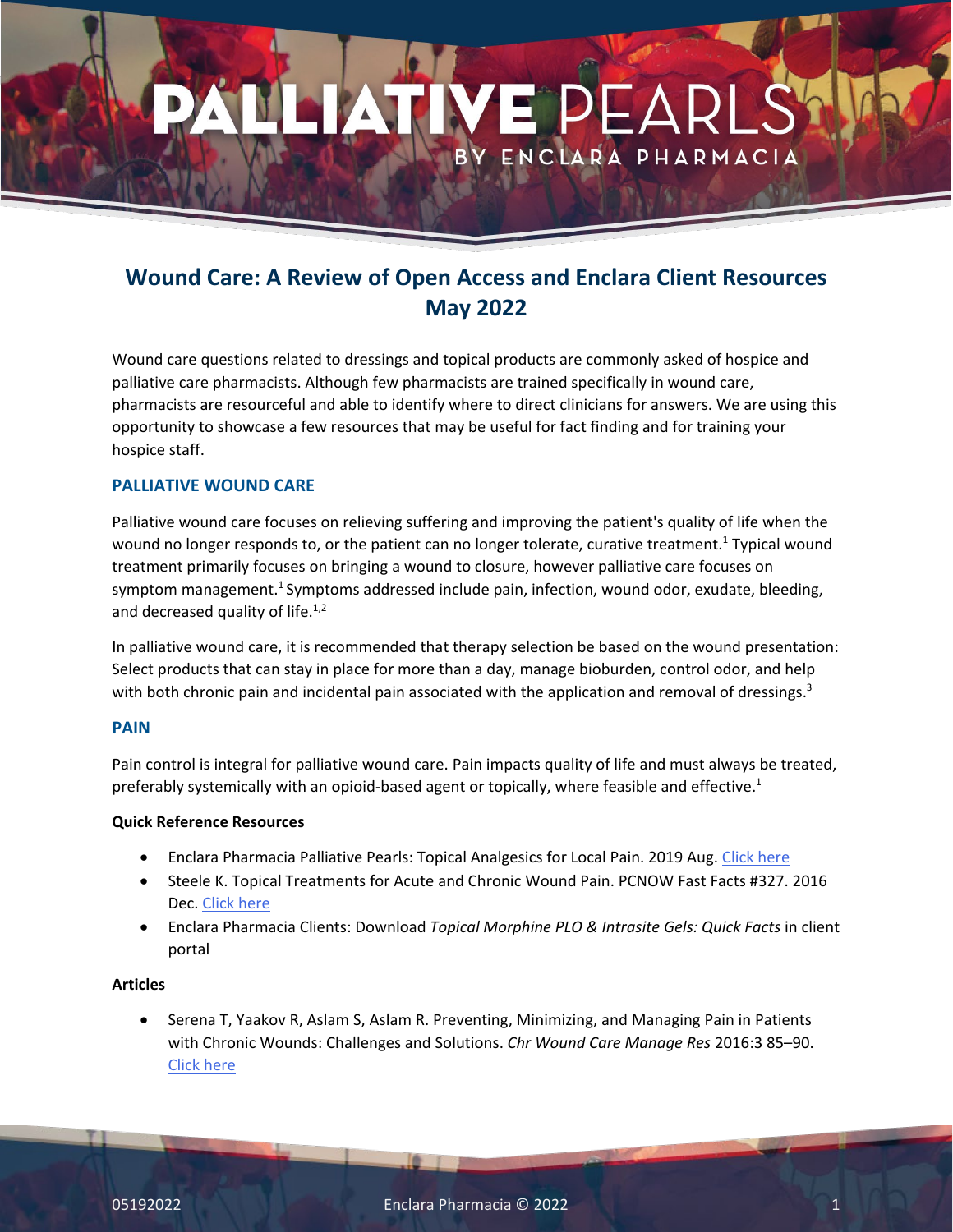# **PALLIATIVE PEARLS** BY ENCLARA PHARMACIA

- Faria C, Branco V, Ferreira P, et al. Total Pain Management and a Malignant Wound: The Importance of Early Palliative Care Referral. *Cureus.* 2021 Dec;13(12):e20678. [Click here](https://www.cureus.com/articles/80421-total-pain-management-and-a-malignant-wound-the-importance-of-early-palliative-care-referral)
- Schneider C, Stratman S, Federman D, Lev-Tov H. Dealing with Pain: An Approach to Chronic Pain Management in Wound Patients. Today's Wound Clinic. 2020 Nov. [Click here](https://www.hmpgloballearningnetwork.com/site/twc/articles/dealing-pain-approach-chronic-pain-management-wound-patients)

### **INFECTION**

Infection of a chronic wound produces an enhanced and prolonged inflammatory response, which in turn causes more damage to the wound.<sup>1</sup> Consequently, symptoms that would normally indicate the presence of an infection would be masked as the prolonged inflammatory response also reduces the patient's immune response. 1

### **Quick Reference Sites**

- WoundSource: Debridement. [Click here](http://www.woundsource.com/product-category/debridement)
- WoundSource: Antimicrobial Dressings. [Click here](http://www.woundsource.com/product-category/dressings/antimicrobial-dressings)
- Enclara Pharmacia Clients: Download *Wound Care Medications in Hospice: Debridement* in client portal

### **Articles**

- Wound Source Editors. Managing Wound Infection: Opportunities in Antimicrobial Stewardship. WoundSource.com. 2020 Jan. [Click here](https://www.woundsource.com/blog/managing-wound-infection-opportunities-in-antimicrobial-stewardship)
- Worster B, Zawora MQ, Hsieh C. Common Questions About Wound Care. *Am Fam Physician*. 2015;91(2):86-92[. Click here](https://www.aafp.org/afp/2015/0115/afp20150115p86.pdf)

### **WOUND ODOR**

Malodorous wounds can negatively impact the patient's relationship with family and friends, contributing to social isolation. Wound odor is usually produced by bacteria present in the wound.<sup>1</sup> Limiting the bacterial burden on the wound, managing exudate, wound cleansing, and the application of odor controlling dressings, such as those containing charcoal or carbon, can all help to reduce wound odor.1

### **Quick Reference Sites**

- Enclara Pharmacia Palliative Pearls: Wound Odor Management. 2017 Jul. [Click here](https://enclarapharmacia.com/palliative-pearls/wound-odor-management)
- Patel B, Cox-Hayley D. Managing Wound Odor. PCNOW Fast Facts #218. 2015 Aug. [Click here](https://www.mypcnow.org/fast-fact/managing-wound-odor/)

### **Articles**

• Akhmetova A, Saliev T, Allan IU, et al. A Comprehensive Review of Topical Odor-Controlling Treatment Options for Chronic Wounds. *J Wound Ostomy Continence Nurs*. 2016 Nov; 43(6): 598–609. [Click here](https://www.ncbi.nlm.nih.gov/pmc/articles/PMC5098468/)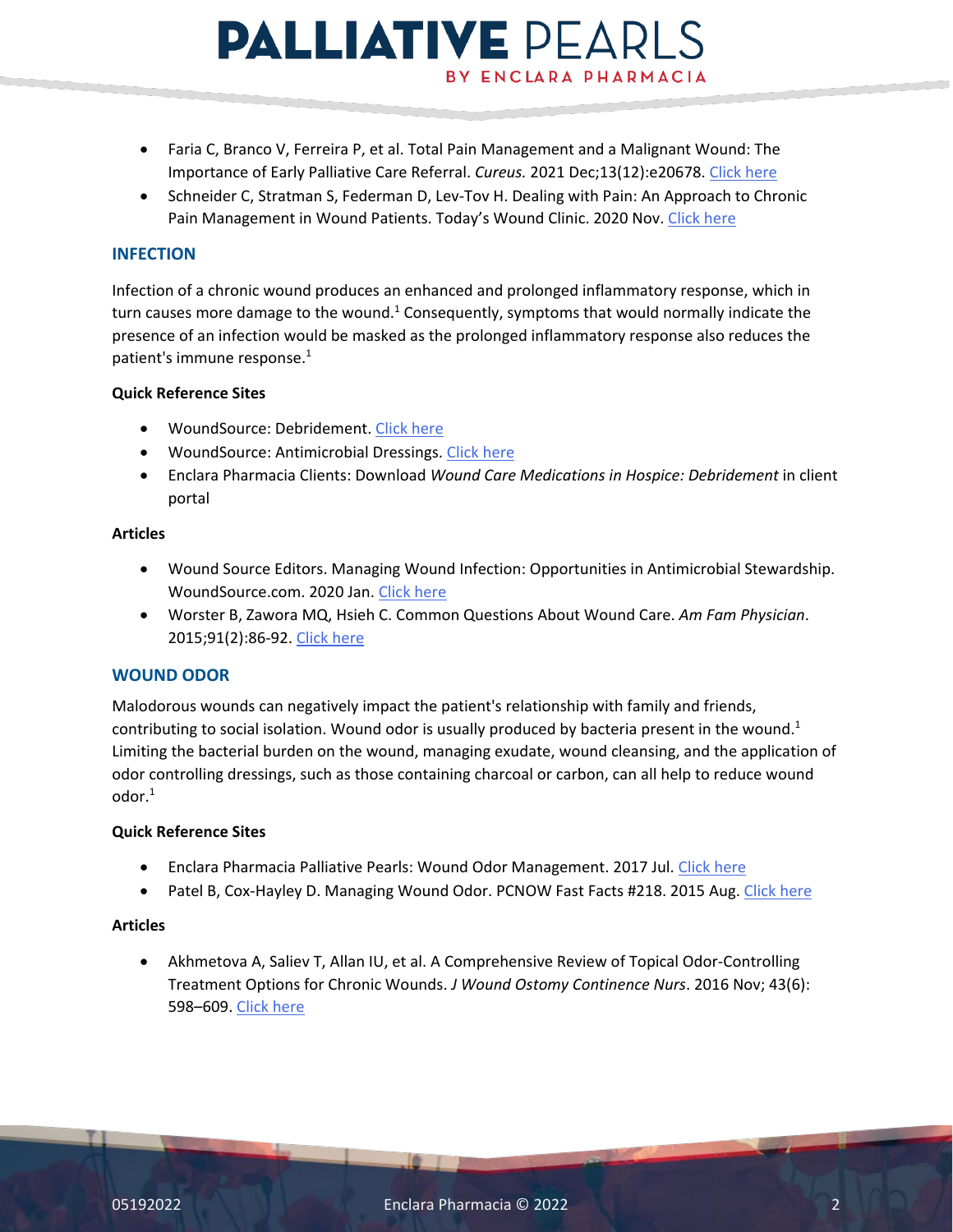# **PALLIATIVE PEARLS** BY ENCLARA PHARMACIA

### **EXUDATE**

Exudate presents a particular challenge in wound care. Proteinaises (tissue-destroying enzymes) present in wound exudate damage periwound skin and can enlarge the wound. $1$ 

### **Quick Reference Sites**

• WoundSource.com: Specialty Absorptives/Super Absorbents [Dressings] – [Click here](http://www.woundsource.com/product-category/dressings/absorptives)

### **Articles**

- Hovan H. Wound Exudate: What Does This Color Mean for My Patient? WoundSource.com. 2021 Mar[. Click here](https://www.woundsource.com/blog/wound-exudate-what-does-color-mean-my-patient)
- WoundSource Editors. Identifying the Different Types of Wound Drainage. WoundSource.com. 2021 Apr. [Click here](https://www.woundsource.com/blog/identifying-different-types-wound-drainage)

### **BLEEDING**

Minor topical bleeding is relatively common in the hospice population, whether the result of a bleeding malignant wound, coagulation issues or secondary to disease progression. The best way to control a bleed is to prevent it from happening by using non-adherent dressings or minimizing patient risk. Inevitably, however, minor topical bleeding, refractory to dressings and applied pressure, will occur and require medication therapy.

### **Quick References:**

- Enclara Pharmacia Palliative Pearls: Managing Bleeding Fungating Wounds/Tumors. 2016 Oct. [Click here](https://enclarapharmacia.com/palliative-pearls/managing-bleeding-fungating-woundstumors)
- WoundSource.com: Contact Layers [Dressings] – [Click here](http://www.woundsource.com/product-category/dressings/contact-layers)
- Enclara Clients: Download *Oxymetolazine for Minor Topical Bleeding: Quick Facts* in client portal.

### **Articles**:

- Yorkshire Palliative Medicine Clinical Guidelines Group: Guidelines on the management of bleeding for palliative care patients with cancer – Summary. 2009 Jan. [Click here](https://www.palliativedrugs.com/download/090331_Summary_bleeding_guidelines.pdf)
- Recka K, Montagnini M, Vitale CA. Management of bleeding associated with malignant wounds*. J Palliat Med*. 2012; 15(8):952-954. [Click here](https://www.liebertpub.com/doi/pdf/10.1089/jpm.2011.0286)

### **COMPREHENSIVE RESOURCES**

### **Quick References:**

- WoundSource.com Main Site  [Click here](https://www.woundsource.com/)
- WoundEducators.com Main Site – [Click here](https://woundeducators.com/resources/)
- WoundSource.com. Dressings. [Click here](https://www.woundsource.com/product-category/dressings)
- WoundEducators.com. Wound Dressings. [Click here](https://woundeducators.com/resources/wound-dressings/)
- Carver C. How Do You Select a Wound Dressing? WoundSource.com. 2021 Mar. [Click here](https://www.woundsource.com/blog/how-do-you-select-wound-dressing)
- Ferris F, von Gunten CF. Malignant Wounds. PCNOW Fast Facts #46. 2015 May. [Click here](https://www.mypcnow.org/fast-fact/malignant-wounds/)